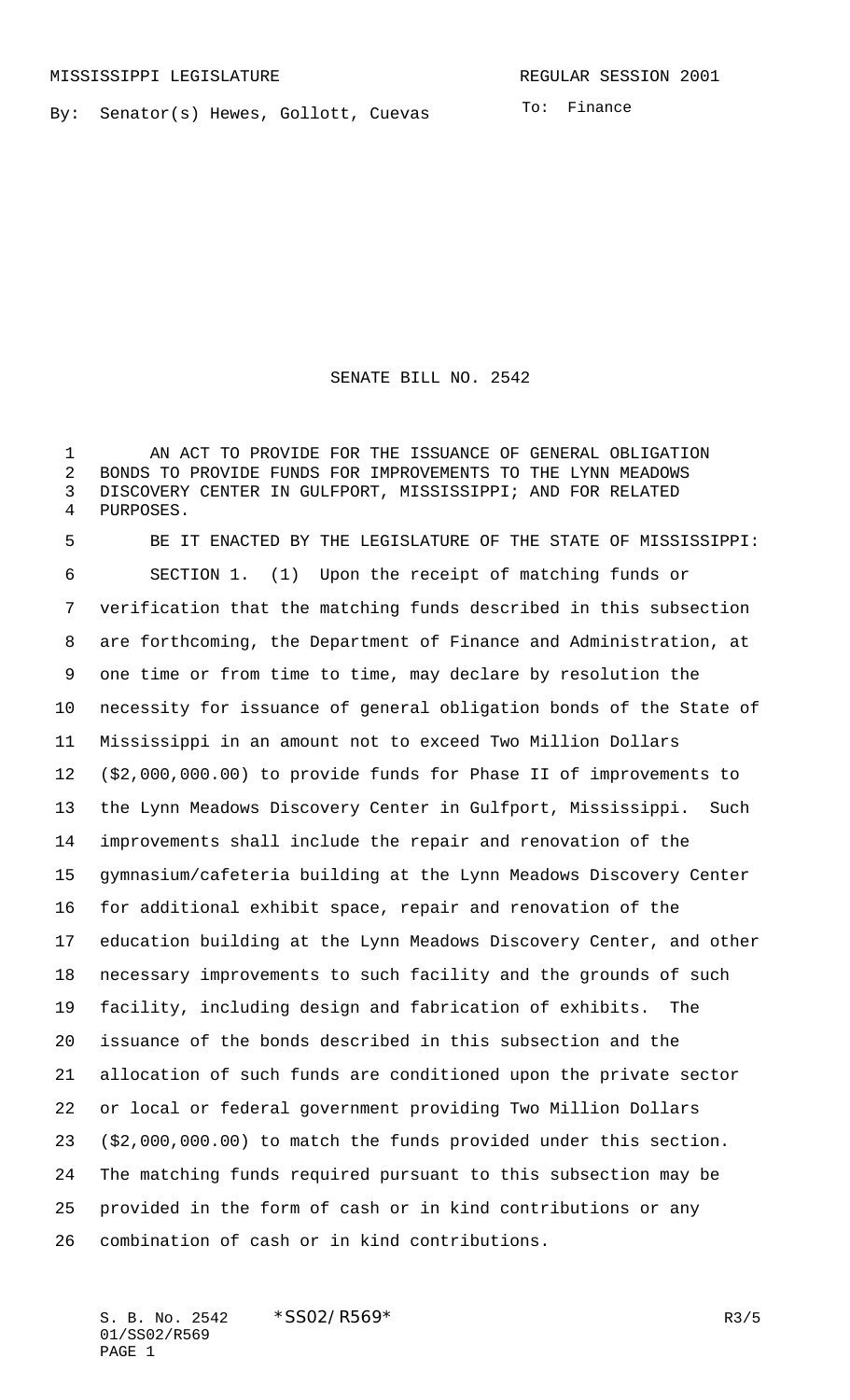(2) Upon the adoption of a resolution by the Department of Finance and Administration, declaring the necessity for the issuance of any part or all of the general obligation bonds authorized by this section, the department shall deliver a certified copy of its resolution or resolutions to the State Bond Commission. Upon receipt of such resolution, the State Bond Commission, in its discretion, may act as the issuing agent, prescribe the form of the bonds, advertise for and accept bids, issue and sell the bonds so authorized to be sold, and do any and all other things necessary and advisable in connection with the issuance and sale of such bonds.

 (3) The amount of bonds issued under this act shall not exceed Two Million Dollars (\$2,000,000.00) for the project described in subsection (1) of this section.

 SECTION 2. The principal of and interest on the bonds authorized under this act shall be payable in the manner provided in this section. Such bonds shall bear such date or dates, be in such denomination or denominations, bear interest at such rate or rates not exceeding the limits set forth in Section 75-17-101, be payable at such place or places within or without the State of Mississippi, shall mature absolutely at such time or times not to exceed twenty (20) years from date of issue, be redeemable before maturity at such time or times and upon such terms, with or without premium, shall bear such registration privileges, and shall be substantially in such form, all as determined by resolution of the State Bond Commission.

S. B. No. 2542 \* SS02/R569\* 01/SS02/R569 PAGE 2 SECTION 3. The bonds authorized under this act shall be signed by the Chairman of the State Bond Commission, or by his facsimile signature, and the official seal of the State Bond Commission shall be affixed thereto, attested by the Secretary of the State Bond Commission. The interest coupons, if any, to be attached to such bonds may be executed by the facsimile signatures of such officers. Whenever any such bonds shall have been signed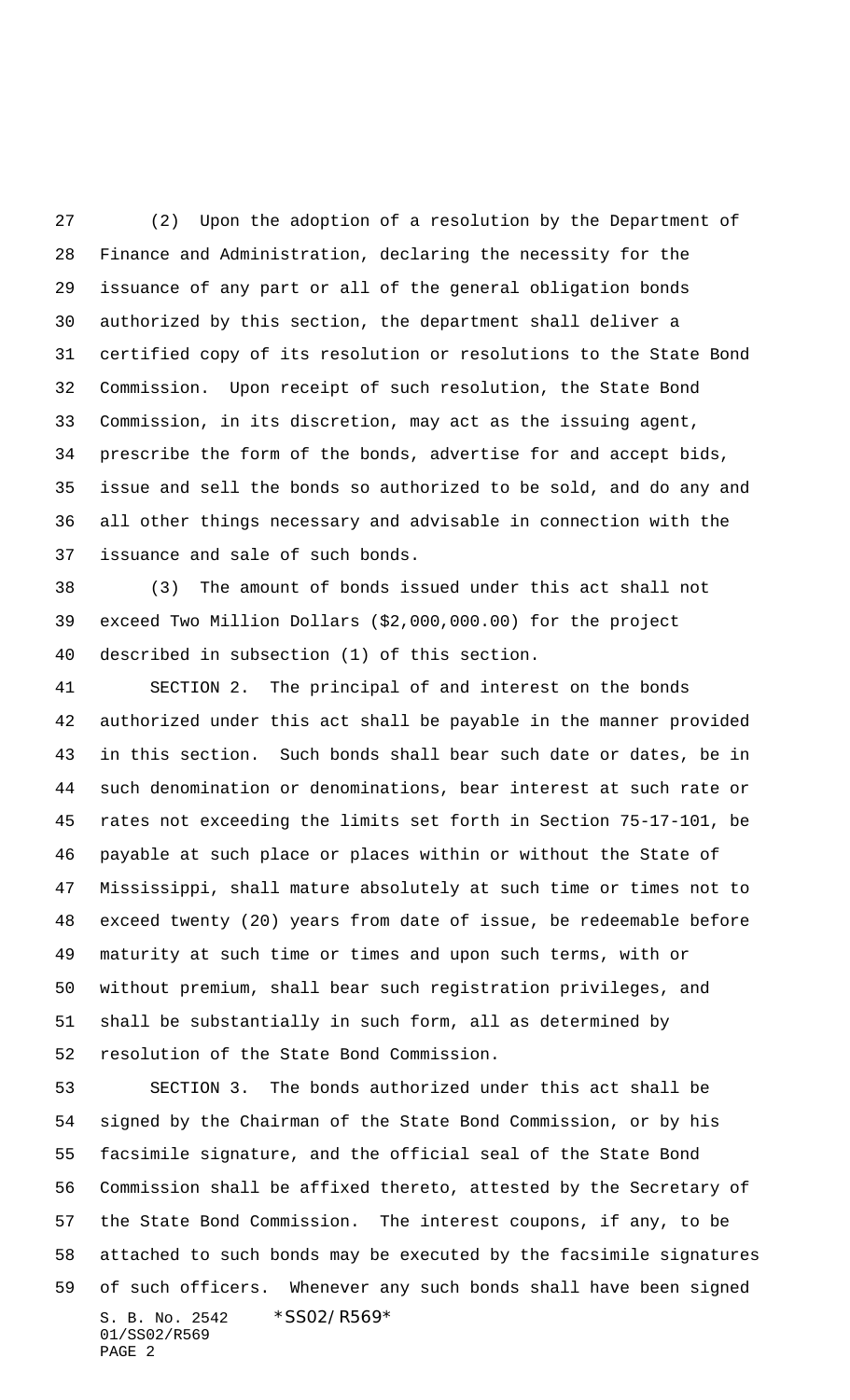by the officials designated to sign the bonds who were in office at the time of such signing but who may have ceased to be such officers before the sale and delivery of such bonds, or who may not have been in office on the date such bonds may bear, the signatures of such officers upon such bonds and coupons shall nevertheless be valid and sufficient for all purposes and have the same effect as if the person so officially signing such bonds had remained in office until their delivery to the purchaser, or had been in office on the date such bonds may bear. However, notwithstanding anything in this act to the contrary, such bonds may be issued as provided in the Registered Bond Act of the State of Mississippi.

 SECTION 4. All bonds and interest coupons issued under the provisions of this act have all the qualities and incidents of negotiable instruments under the provisions of the Uniform Commercial Code, and in exercising the powers granted by this act, the State Bond Commission shall not be required to and need not comply with the provisions of the Uniform Commercial Code.

S. B. No. 2542 \* SS02/R569\* 01/SS02/R569 PAGE 3 SECTION 5. The State Bond Commission shall act as the issuing agent for the bonds authorized under this act, prescribe the form of the bonds, advertise for and accept bids, issue and sell the bonds so authorized to be sold, pay all fees and costs incurred in such issuance and sale, and do all other things necessary and advisable in connection with the issuance and sale of the bonds. The State Bond Commission may pay the costs that are incident to the sale, issuance and delivery of the bonds authorized under this act from the proceeds derived from the sale of the bonds. The State Bond Commission shall sell such bonds on sealed bids at public sale, and for such price as it may determine to be for the best interest of the State of Mississippi, but no such sale may be made at a price less than par plus accrued interest to the date of delivery of the bonds to the purchaser. All interest accruing on such bonds so issued shall be payable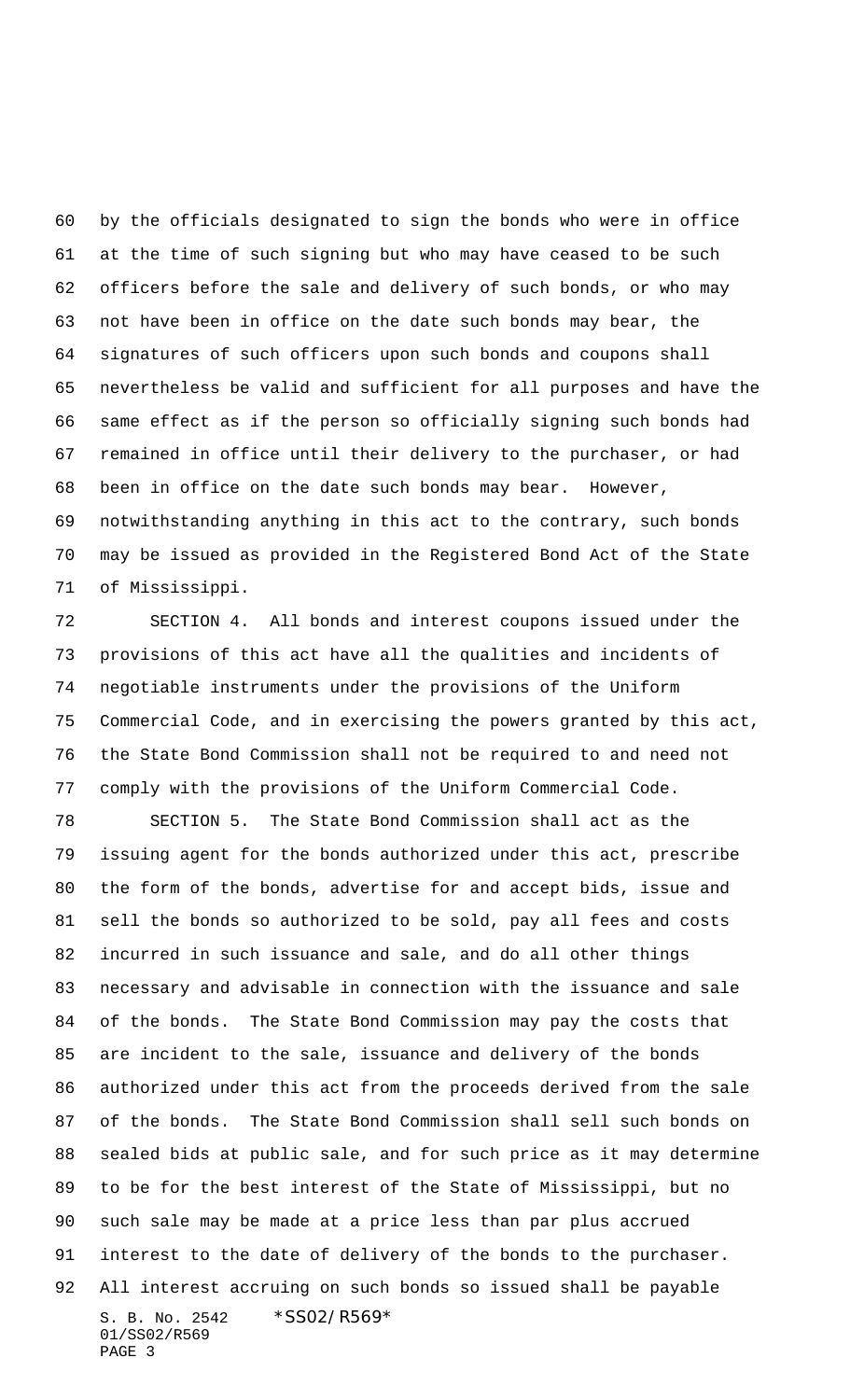93 semiannually or annually; however, the first interest payment may be for any period of not more than one (1) year.

 Notice of the sale of any such bond shall be published at least one (1) time, not less than ten (10) days before the date of sale, and shall be so published in one or more newspapers published or having a general circulation in the City of Jackson, Mississippi, and in one or more other newspapers or financial journals with a national circulation, to be selected by the State Bond Commission.

 The State Bond Commission, when issuing any bonds under the authority of this act, may provide that the bonds, at the option of the State of Mississippi, may be called in for payment and redemption at the call price named therein and accrued interest on such date or dates named therein.

 SECTION 6. The bonds issued under the provisions of this act are general obligations of the State of Mississippi, and for the payment thereof the full faith and credit of the State of Mississippi is irrevocably pledged. If the funds appropriated by the Legislature are insufficient to pay the principal of and the interest on such bonds as they become due, then the deficiency shall be paid by the State Treasurer from any funds in the State Treasury not otherwise appropriated. All such bonds shall contain recitals on their faces substantially covering the provisions of this section.

S. B. No. 2542 \*SS02/R569\* 01/SS02/R569 PAGE 4 SECTION 7. The State Treasurer is authorized to certify to the Executive Director of the Department of Finance and Administration the necessity for warrants, and the Executive Director of the Department of Finance and Administration is authorized and directed to issue such warrants, in such amounts as may be necessary to pay when due the principal of, premium, if any, and interest on, or the accreted value of, all bonds issued under this act; and the State Treasurer shall forward the necessary amount to the designated place or places of payment of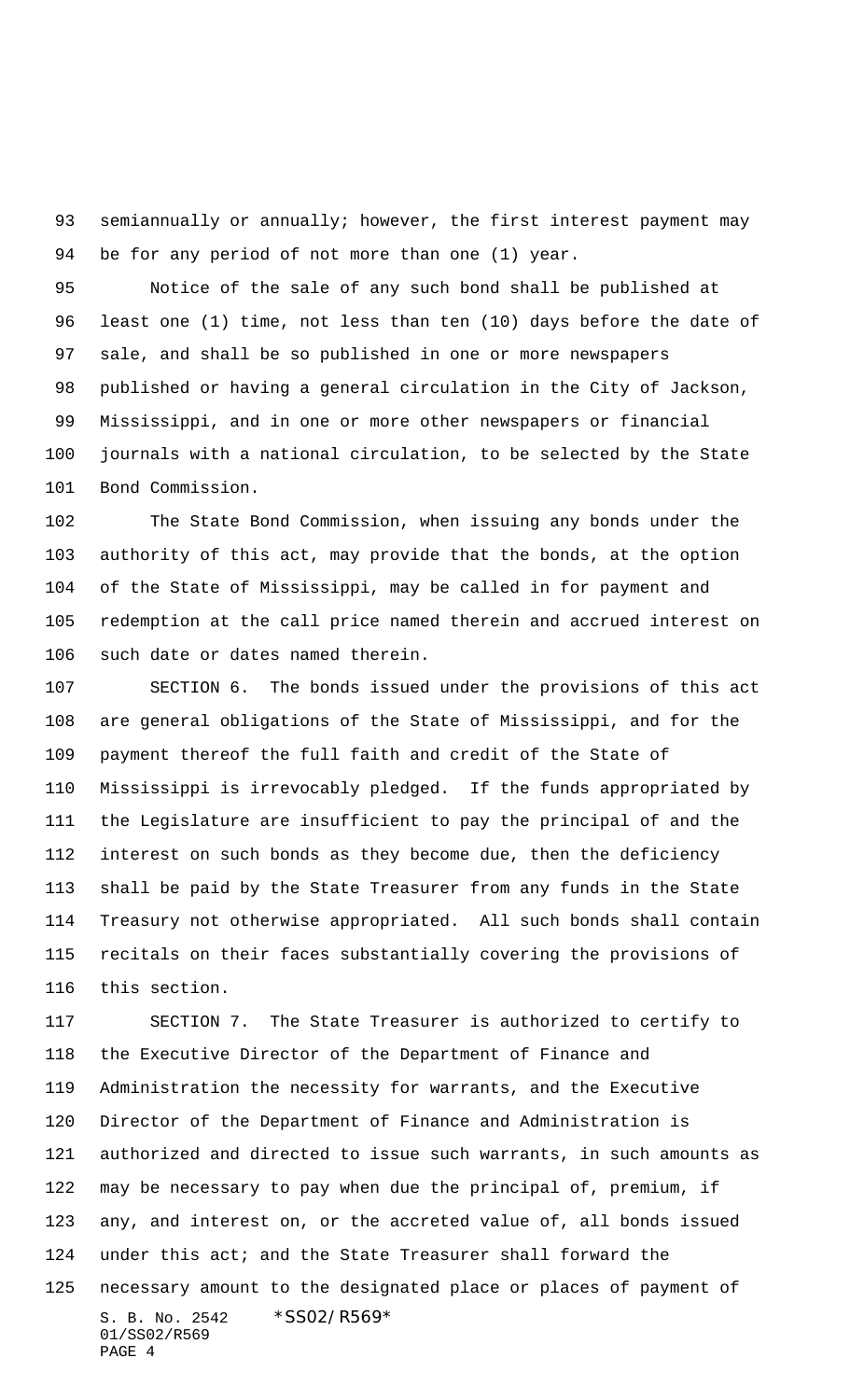such bonds in ample time to discharge such bonds, or the interest on the bonds, on their due dates.

 SECTION 8. Upon the issuance and sale of bonds under this act, the State Bond Commission shall deposit the proceeds of any such sale or sales in a special fund created in the State Treasury to be known as the "Lynn Meadows Discovery Center Fund." Such fund shall be maintained by the State Treasurer as a separate and special fund, separate and apart from the General Fund of the state, and investment earnings on amounts in the fund shall be deposited into such fund. The proceeds of such bonds shall be used solely for the purposes provided in this act, including the costs incident to the issuance and sale of such bonds. The costs incident to the issuance and sale of such bonds shall be disbursed by warrant upon requisition of the State Bond Commission, signed by the chairman of the commission. The remaining monies in the fund shall be expended solely under the direction of the Department of Finance and Administration under such restrictions, if any, as may be contained in the resolution providing for the issuance of the bonds, and such funds shall be paid by the State Treasurer upon warrants issued by the Executive Director of the Department of Finance and Administration.

 SECTION 9. The bonds authorized under this act may be issued without any other proceedings or the happening of any other conditions or things other than those proceedings, conditions and things that are specified or required by this act. Any resolution providing for the issuance of bonds under this act shall become effective immediately upon its adoption by the State Bond Commission, and any such resolution may be adopted at any regular or special meeting of the State Bond Commission by a majority of its members.

S. B. No. 2542 \*SS02/R569\* 01/SS02/R569 PAGE 5 SECTION 10. The bonds authorized under the authority of this act may be validated in the Chancery Court of the First Judicial District of Hinds County, Mississippi, in the manner and with the